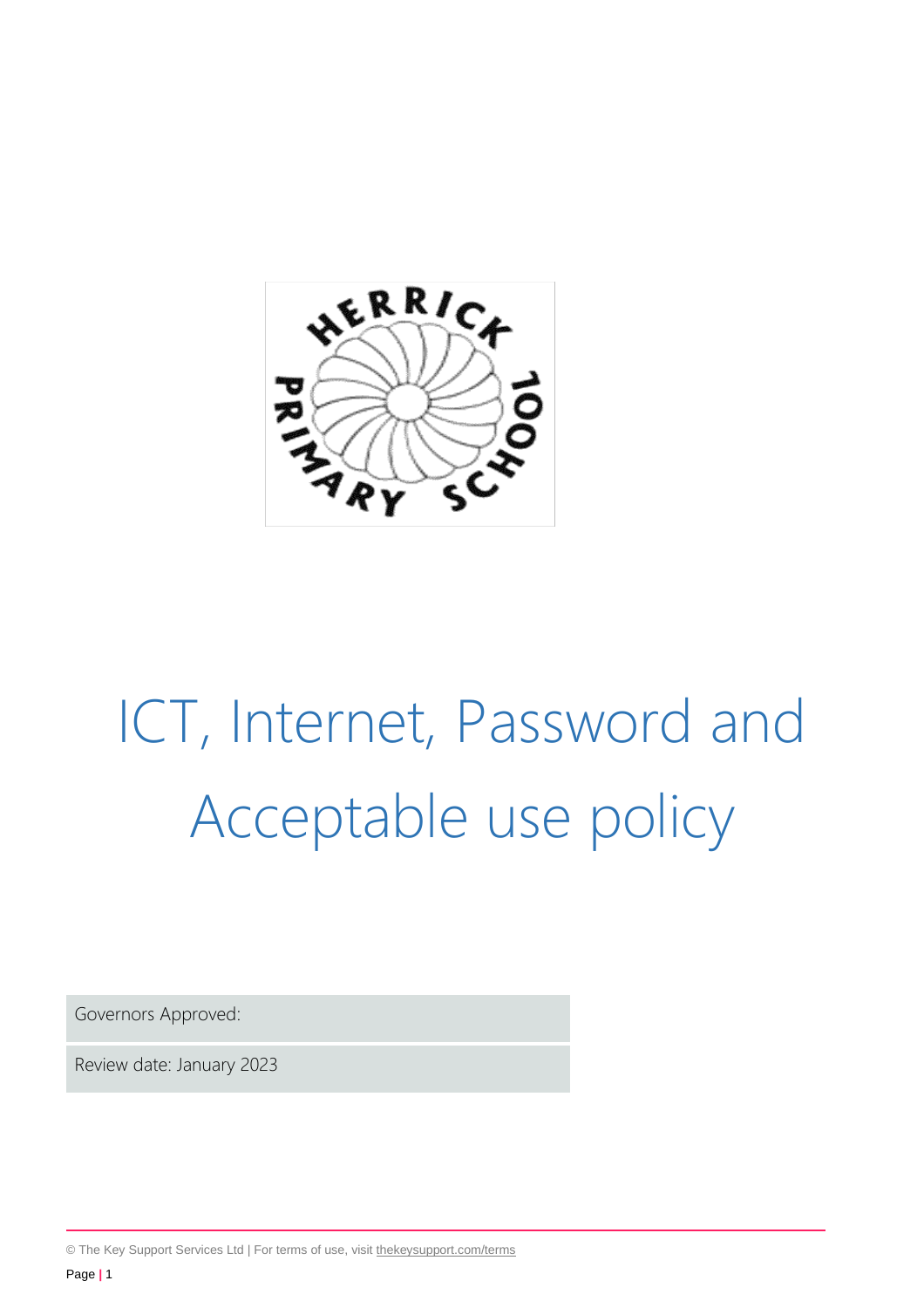#### **1. Introduction and aims**

ICT is an integral part of the way our school works, and is a critical resource for pupils, staff, governors, volunteers and visitors. It supports teaching and learning, pastoral and administrative functions of the school.

However, the ICT resources and facilities our school uses also pose risks to data protection, online safety and safeguarding.

This policy aims to:

- Set guidelines and rules on the use of school ICT resources for staff, pupils, parents and governors
- Establish clear expectations for the way all members of the school community engage with each other online
- Support the school's policy on data protection, online safety and safeguarding
- Prevent disruption to the school through the misuse, or attempted misuse, of ICT systems
- Support the school in teaching pupils safe and effective internet and ICT use

This policy covers all users of our school's ICT facilities, including governors, staff, pupils, volunteers, contractors and visitors.

Breaches of this policy may be dealt with under our Disciplinary policy, Behaviour policy Staff Code of Conduct etc.

## **2. Relevant legislation and guidance**

This policy refers to, and complies with, the following legislation and guidance:

- > [Data Protection Act 2018](http://www.legislation.gov.uk/ukpga/2018/12/contents/enacted)
- > [The General Data Protection Regulation](https://eur-lex.europa.eu/legal-content/EN/TXT/HTML/?uri=CELEX:32016R0679)
- [Computer Misuse Act 1990](https://www.legislation.gov.uk/ukpga/1990/18/contents)
- [Human Rights Act 1998](https://www.legislation.gov.uk/ukpga/1998/42/contents)
- [The Telecommunications \(Lawful Business Practice\) \(Interception of Communications\) Regulations 2000](https://www.legislation.gov.uk/uksi/2000/2699/regulation/3/made)
- [Education Act 2011](http://www.legislation.gov.uk/ukpga/2011/21/section/2/enacted)
- [Freedom of Information Act 2000](https://www.legislation.gov.uk/ukpga/2000/36/contents)
- > [The Education and Inspections Act 2006](https://www.legislation.gov.uk/ukpga/2006/40/part/7/chapter/1)
- **> [Keeping Children Safe in Education 2018](https://www.gov.uk/government/publications/keeping-children-safe-in-education--2)**
- [Searching, screening and confiscation: advice for schools](https://www.gov.uk/government/publications/searching-screening-and-confiscation)

#### **3. Definitions**

**"ICT facilities":** includes all facilities, systems and services including but not limited to network infrastructure, desktop computers, laptops, tablets, phones, music players or hardware, software, websites, web applications or services, and any device system or service which may become available in the future which is provided as part of the ICT service

<sup>©</sup> The Key Support Services Ltd | [thekeysupport.com/terms](https://thekeysupport.com/terms-of-use)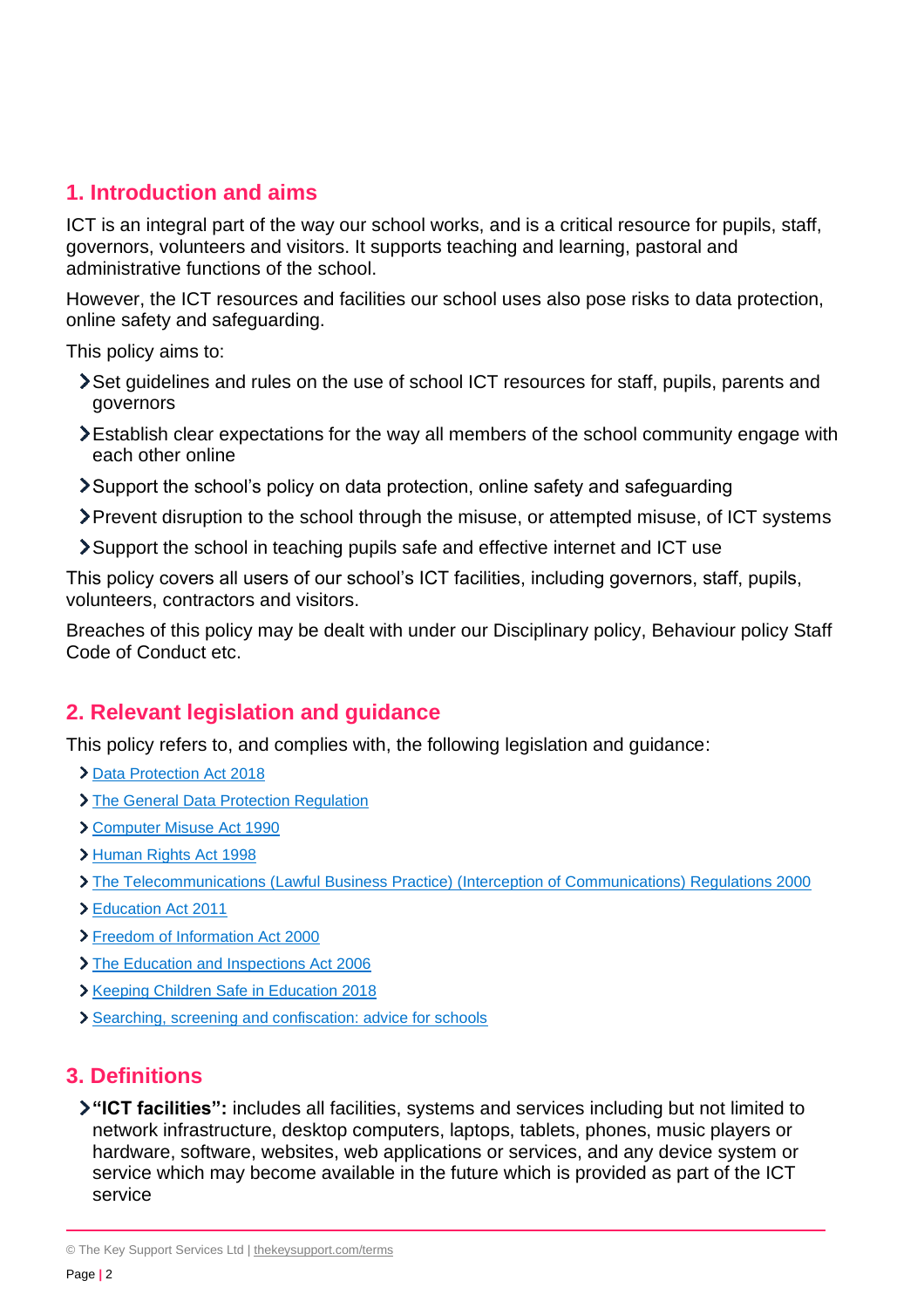- **"Users":** anyone authorised by the school to use the ICT facilities, including governors, staff, pupils, volunteers, contractors and visitors
- **"Personal use":** any use or activity not directly related to the users' employment, study or purpose
- **"Authorised personnel":** employees authorised by the school to perform systems administration and/or monitoring of the ICT facilities
- **"Materials":** files and data created using the ICT facilities including but not limited to documents, photos, audio, video, printed output, web pages, social networking sites, and blogs

## **4. Unacceptable use**

The following is considered unacceptable use of the school's ICT facilities by any member of the school community. Any breach of this policy may result in disciplinary or behaviour proceedings (see section 4.2 below).

*Unacceptable use of the school's ICT facilities includes:*

- Using the school's ICT facilities to breach intellectual property rights or copyright
- Using the school's ICT facilities to bully or harass someone else, or to promote unlawful discrimination
- **>** Breaching the school's policies or procedures
- Any illegal conduct, or statements which are deemed to be advocating illegal activity
- Accessing, creating, storing, linking to or sending material that is pornographic, offensive, obscene or otherwise inappropriate
- Activity which defames or disparages the school, or risks bringing the school into disrepute
- Sharing confidential information about the school, its pupils, or other members of the school community
- Connecting any device to the school's ICT network without approval from authorised personnel
- Setting up any software, applications or web services on the school's network without approval by authorised personnel, or creating or using any program, tool or item of software designed to interfere with the functioning of the ICT facilities, accounts or data
- Gaining, or attempting to gain, access to restricted areas of the network, or to any passwordprotected information, without approval from authorised personnel
- Allowing, encouraging, or enabling others to gain (or attempt to gain) unauthorised access to the school's ICT facilities
- Causing intentional damage to ICT facilities
- Removing, deleting or disposing of ICT equipment, systems, programs or information without permission by authorised personnel
- Causing a data breach by accessing, modifying, or sharing data (including personal data) to which a user is not supposed to have access, or without authorisation
- Using inappropriate or offensive language
- Promoting a private business, unless that business is directly related to the school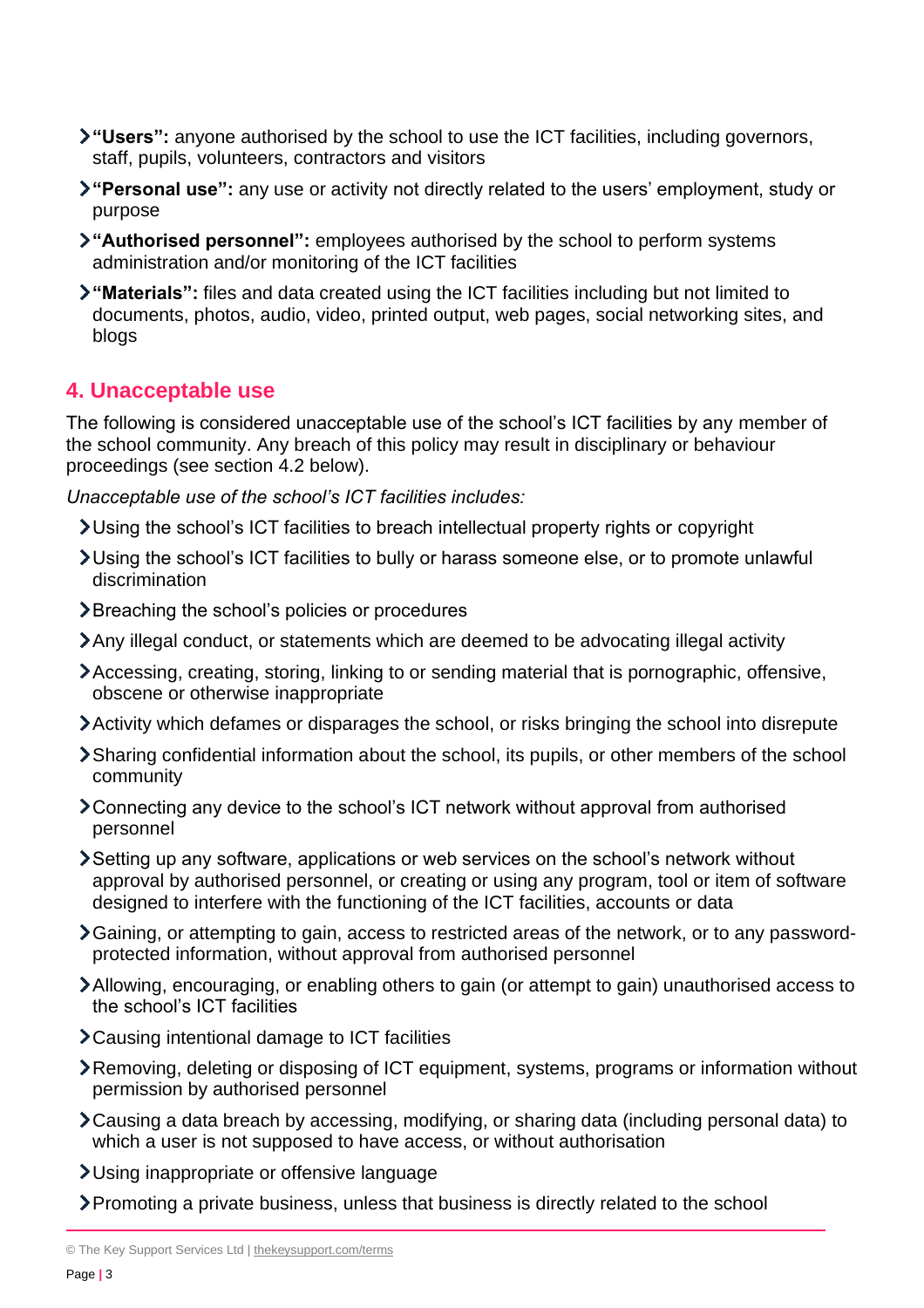Using websites or mechanisms to bypass the school's filtering mechanisms

This is not an exhaustive list. The school reserves the right to amend this list at any time. The headteacher will use professional judgement to determine whether any act or behaviour not on the list above is considered unacceptable use of the school's ICT facilities.

## **4.1 Exceptions from unacceptable use**

Where the use of school ICT facilities is required for a purpose that would otherwise be considered an unacceptable use, exemptions to the policy may be granted at the headteacher's discretion. Permission to access such items must be applied for in writing to the headteacher.

#### **4.2 Sanctions**

Pupils and staff who engage in any of the unacceptable activity listed above may face disciplinary action in line with the school's policies on behaviour, discipline, staff discipline, staff code of conduct etc.

Copies of the Behaviour policy, Staff Disciplinary policy, Staff Code of Conduct can be found on the 'P' drive, under School Policies.

## **5. Staff (including governors, volunteers, and contractors)**

#### **5.1 Access to school ICT facilities and materials**

The school's ICT Manager and Business Manager manages access to the school's ICT facilities and materials for school staff. That includes, but is not limited to:

> Computers, tablets and other devices

Access permissions for certain programmes or files

Staff will be provided with unique log-in/account information and passwords that they must use when accessing the school's ICT facilities.

Staff who have access to files they are not authorised to view or edit, or who need their access permissions updated or changed, should contact the School Business Manager (via email), to list your request. If your request is approved by the headteacher, then the necessary administration will be carried out.

#### **5.1.1 Use of phones and email**

The school provides each member of staff with an email address.

This email account should be used for work purposes only.

All work-related business should be conducted using the email address the school has provided.

Staff must not share their personal email addresses with parents and pupils, and must not send any work-related materials using their personal email account.

Staff must take care with the content of all email messages, as incorrect or improper statements can give rise to claims for discrimination, harassment, defamation, breach of confidentiality or breach of contract.

Email messages are required to be disclosed in legal proceedings or in response to requests from individuals under the Data Protection Act 2018 in the same way as paper documents.

<sup>©</sup> The Key Support Services Ltd | [thekeysupport.com/terms](https://thekeysupport.com/terms-of-use)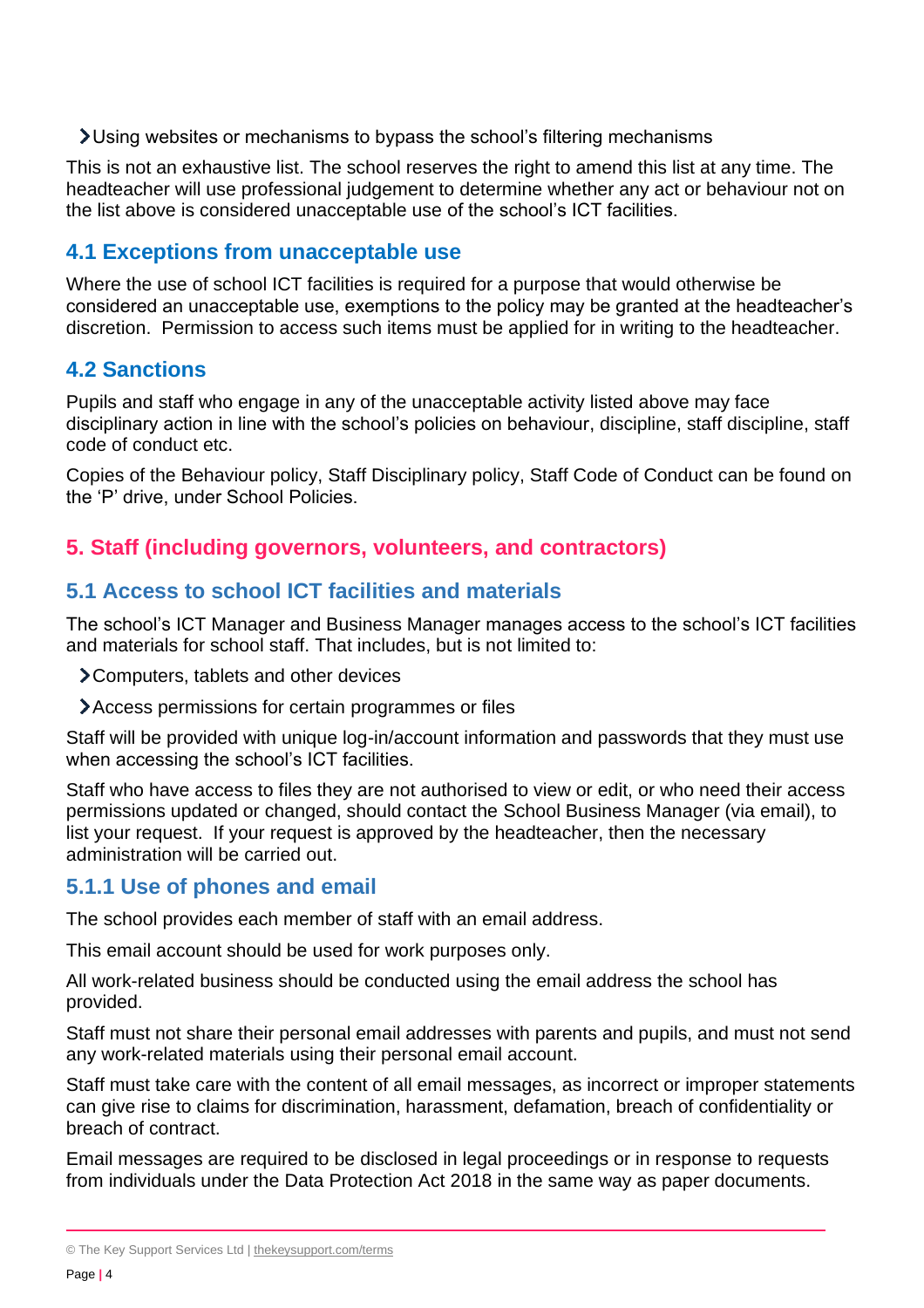Deletion from a user's inbox does not mean that an email cannot be recovered for the purposes of disclosure. All email messages should be treated as potentially retrievable.

Staff must take extra care when sending sensitive or confidential information by email. Any attachments containing sensitive or confidential information should be encrypted so that the information is only accessible by the intended recipient.

If staff receive an email in error, the sender should be informed and the email deleted. If the email contains sensitive or confidential information, the user must not make use of that information or disclose that information.

If staff send an email in error which contains the personal information of another person, they must inform the headteacher or Business Manager immediately and follow our GDPR data breach procedure.

Staff must not give their personal phone numbers to parents or pupils. Staff must use phones provided by the school to conduct all work-related business.

School phones must not be used for personal matters.

Staff who are provided with mobile phones as equipment for their role must abide by the same rules for ICT acceptable use as set out in section 4.

The school can record in-coming and out-going phone conversations.

Callers are advised that the conversation may be recorded and the reasons for doing so. A message is given on the school phone explaining this to callers.

Staff who would like to record a phone conversation should speak to the headteacher.

All non-standard recordings of phone conversations must be pre-approved, and consent obtained from all parties involved. Examples of when permission could be approved:

- Discussing a complaint raised by a parent/carer or member of the public
- Calling parents to discuss behaviour or sanctions
- Taking advice from relevant professionals regarding safeguarding, special educational needs assessments, etc.
- Discussing requests for term-time holidays

#### **5.2 Personal use**

Staff are permitted to occasionally use school ICT facilities for personal use subject to certain conditions set out below. Personal use of ICT facilities must not be overused or abused. The headteacher may withdraw permission for it at any time or restrict access at their discretion.

*Personal use is permitted provided that such use:*

- Does not take place during teaching hours / PPA
- Does not constitute 'unacceptable use', as defined in section 4
- >Takes place when no pupils are present
- Does not interfere with their jobs, or prevent other staff or pupils from using the facilities for work or educational purposes

Staff may not use the school's ICT facilities to store personal non-work-related information or materials (such as music, videos, or photos).

<sup>©</sup> The Key Support Services Ltd | [thekeysupport.com/terms](https://thekeysupport.com/terms-of-use)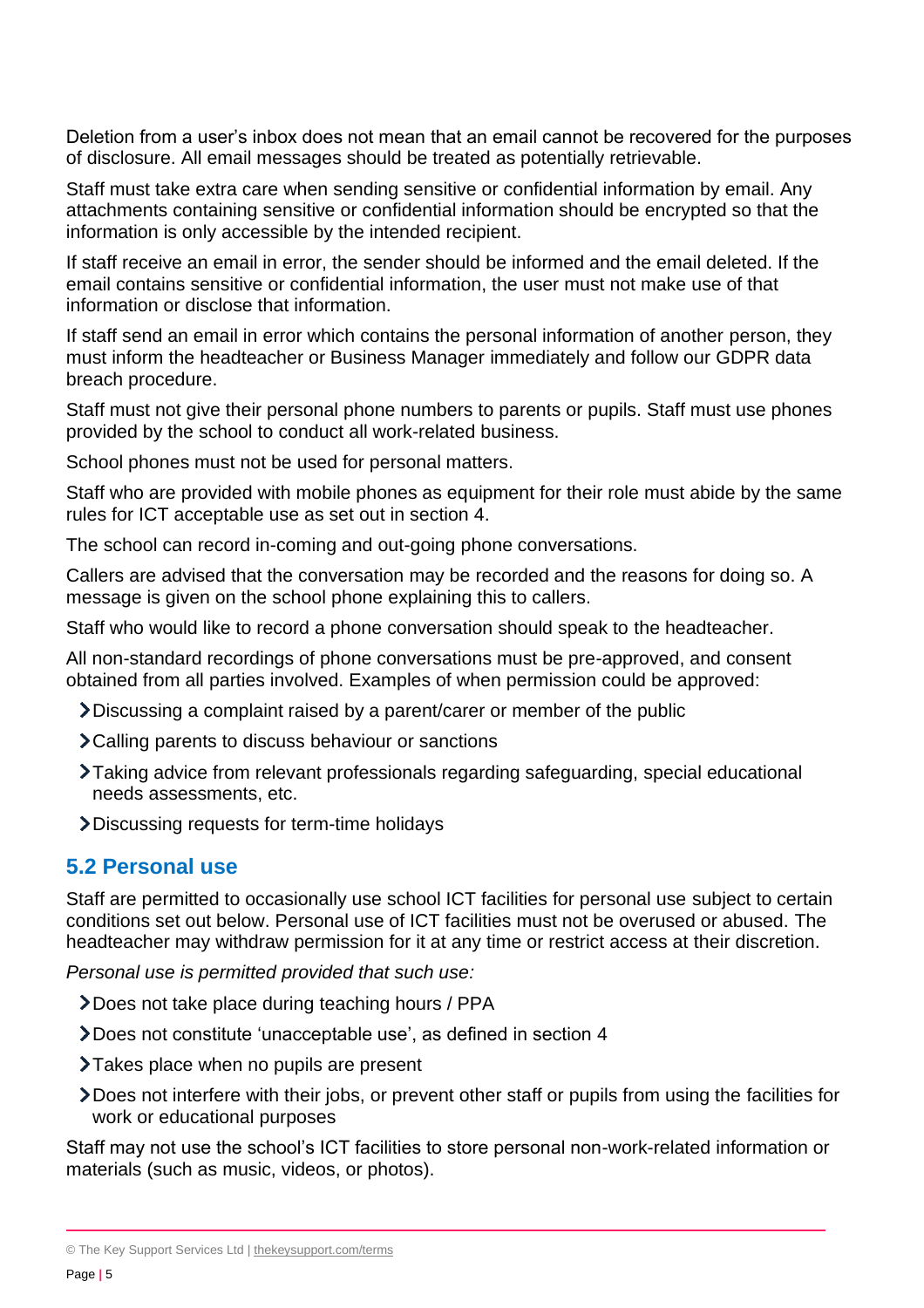Staff should be aware that use of the school's ICT facilities for personal use may put personal communications within the scope of the school's ICT monitoring activities (see section 5.5). Where breaches of this policy are found, disciplinary action may be taken.

Staff are also permitted to use their personal devices (such as mobile phones or tablets) in line with the school's Mobile phone Policy (copy on 'P' drive).

Staff should be aware that personal use of ICT (even when not using school ICT facilities) can impact on their employment by, for instance putting personal details in the public domain, where pupils and parents could see them.

Staff should take care to follow the school's guidelines on social media (see appendix 1) and use of email (see section 5.1.1) to protect themselves online and avoid compromising their professional integrity.

#### **5.2.1 Personal social media accounts**

Members of staff should ensure that their use of social media, either for work or personal purposes, is appropriate at all times.

The school has guidelines for staff on appropriate security settings for Facebook accounts (see appendix 1).

#### **5.3 Remote access**

We allow staff to access the school's ICT facilities and materials remotely.

- Remote access is monitored by the school ICT Managers (Capity2Learn)
- Teachers use the remote system to access from home linked to the school server
- Other staff who wish to have remote access must request permission from the headteacher.

Staff accessing the school's ICT facilities and materials remotely must abide by the same rules as those accessing the facilities and materials on-site. Staff must be particularly vigilant if they use the school's ICT facilities outside the school and take such precautions as the ICT manager may advise from time to time against importing viruses or compromising system security.

Our ICT facilities contain information which is confidential and/or subject to data protection legislation. Such information must be treated with extreme care and in accordance with our data protection policy.

The school's Data Protection Policy can be found on the 'P' drive, under School Policies.

#### **5.4 School social media accounts**

The school is currently setting up an official Facebook and Twitter page, managed by the ICT Manager. Staff members who have not been authorised to manage, or post to, the account, must not access, or attempt to access the account.

The school will have guidelines for what can and cannot be posted on its social media accounts. Those who are authorised to manage the account will ensure they abide by these guidelines at all times.

#### **5.5 Monitoring of school network and use of ICT facilities**

The school reserves the right to monitor the use of its ICT facilities and network.

*This includes, but is not limited to, monitoring of:*

Internet sites visited

<sup>©</sup> The Key Support Services Ltd | [thekeysupport.com/terms](https://thekeysupport.com/terms-of-use)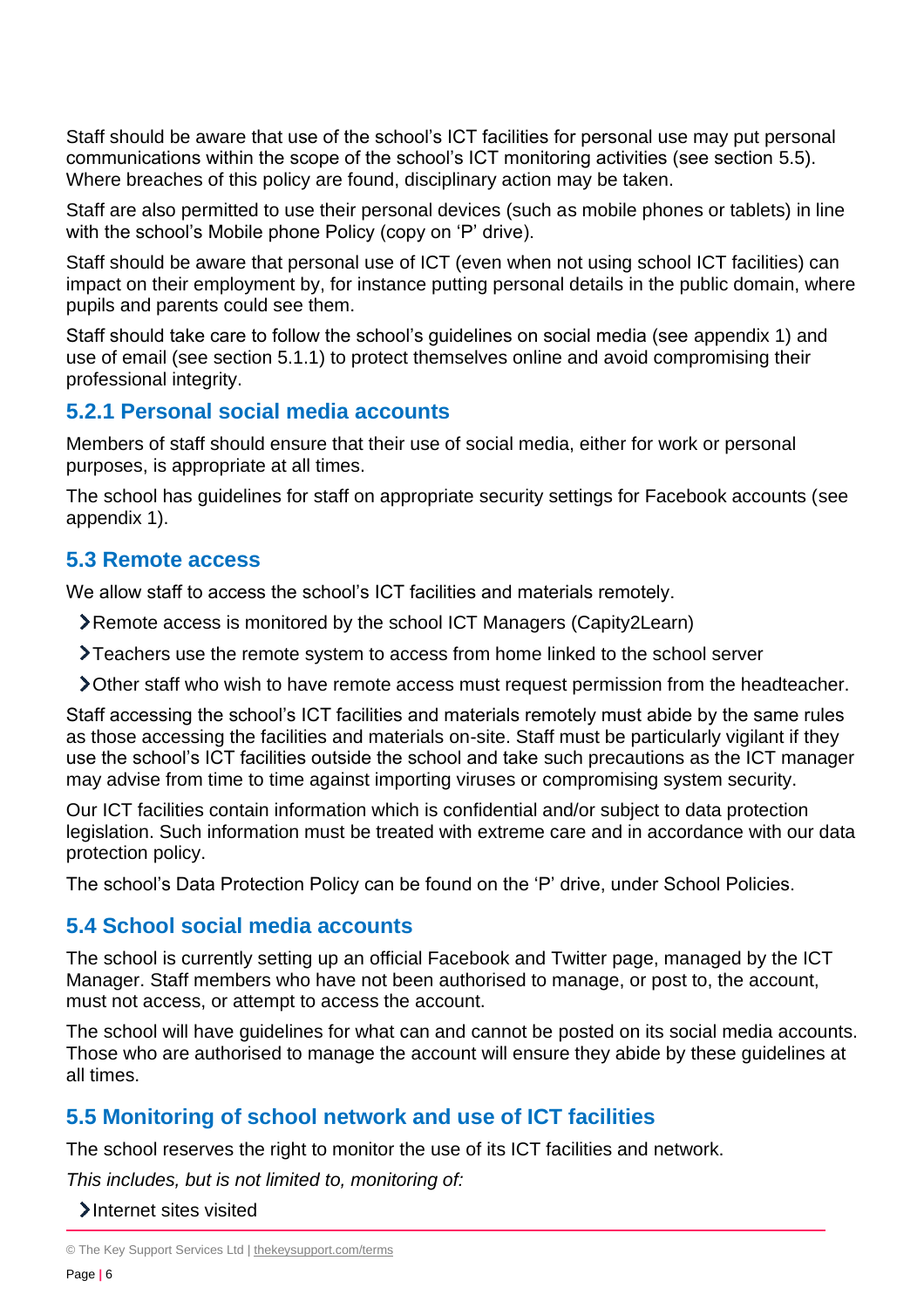- >Bandwidth usage
- > Email accounts
- $\blacktriangleright$  Telephone calls
- User activity/access logs
- Any other electronic communications

Only authorised ICT staff may inspect, monitor, intercept, assess, record and disclose the above, to the extent permitted by law.

*The school monitors ICT use in order to:*

- Obtain information related to school business
- Investigate compliance with school policies, procedures and standards
- Ensure effective school and ICT operation
- Conduct training or quality control exercises
- > Prevent or detect crime
- Comply with a subject access request, Freedom of Information Act request, or any other legal obligation

## **6. Pupils**

#### **6.1 Access to ICT facilities**

- Laptops and iPads in the lockable ICT cabinets are available to pupils only under the supervision of staff
- Pupils are provided with an account linked to the school's virtual learning environment, which they can access from any device

## **6.2 Search and deletion**

Under the Education Act 2011, and in line with the Department for Education's [guidance on](https://www.gov.uk/government/publications/searching-screening-and-confiscation)  [searching, screening and confiscation,](https://www.gov.uk/government/publications/searching-screening-and-confiscation) the school has the right to search pupils' phones, computers or other devices for pornographic images or any other data or items banned under school rules or legislation.

The school can, and will, delete files and data found on searched devices if we believe the data or file has been, or could be, used to disrupt teaching or break the school's rules.

## **6.3 Unacceptable use of ICT and the internet outside of school**

The school will sanction pupils, in line with the Behaviour policy if a pupil engages in any of the following **at any time** (even if they are not on school premises):

Using ICT or the internet to breach intellectual property rights or copyright

- Using ICT or the internet to bully or harass someone else, or to promote unlawful discrimination
- Breaching the school's policies or procedures

Any illegal conduct, or statements which are deemed to be advocating illegal activity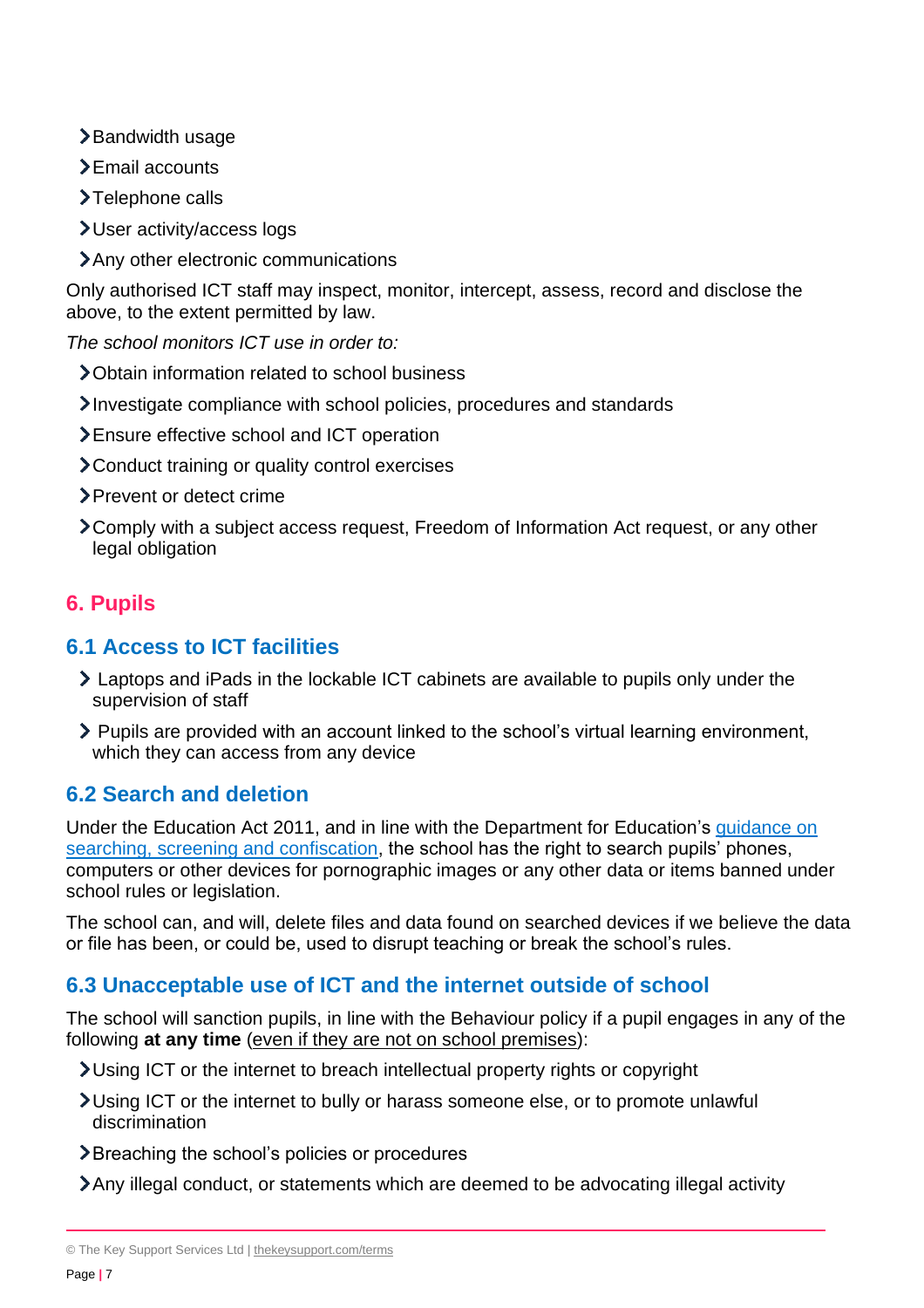- Accessing, creating, storing, linking to or sending material that is pornographic, offensive, obscene or otherwise inappropriate
- Activity which defames or disparages the school, or risks bringing the school into disrepute
- Sharing confidential information about the school, other pupils, or other members of the school community
- Gaining or attempting to gain access to restricted areas of the network, or to any password protected information, without approval from authorised personnel
- Allowing, encouraging, or enabling others to gain (or attempt to gain) unauthorised access to the school's ICT facilities
- Causing intentional damage to ICT facilities or materials
- Causing a data breach by accessing, modifying, or sharing data (including personal data) to which a user is not supposed to have access, or without authorisation
- Using inappropriate or offensive language

#### **7. Parents**

## **7.1 Access to ICT facilities and materials**

Parents do not have access to the school's ICT facilities as a matter of course.

However, parents working for, or with, the school in an official capacity (for instance, as a volunteer) may be granted an appropriate level of access, or be permitted to use the school's facilities at the headteacher's discretion.

Where parents are granted access in this way, they must abide by this policy as it applies to staff. All volunteers / parents are required to sign an agreement prior to them working at the school.

#### **7.2 Communicating with or about the school online**

We believe it is important to model for pupils, and help them learn, how to communicate respectfully with, and about, others online.

Parents play a vital role in helping model this behaviour for their children, especially when communicating with the school through our website and social media channels.

We ask parents to sign the agreement in appendix 2.

#### **8. Data security**

The school takes steps to protect the security of its computing resources, data and user accounts. However, the school cannot guarantee security. Staff, pupils, parents and others who use the school's ICT facilities should use safe computing practices at all times.

#### **8.1 Passwords**

All users of the school's ICT facilities should set strong passwords for their accounts and keep these passwords secure.

Users are responsible for the security of their passwords and accounts, and for setting permissions for accounts and files they control.

<sup>©</sup> The Key Support Services Ltd | [thekeysupport.com/terms](https://thekeysupport.com/terms-of-use)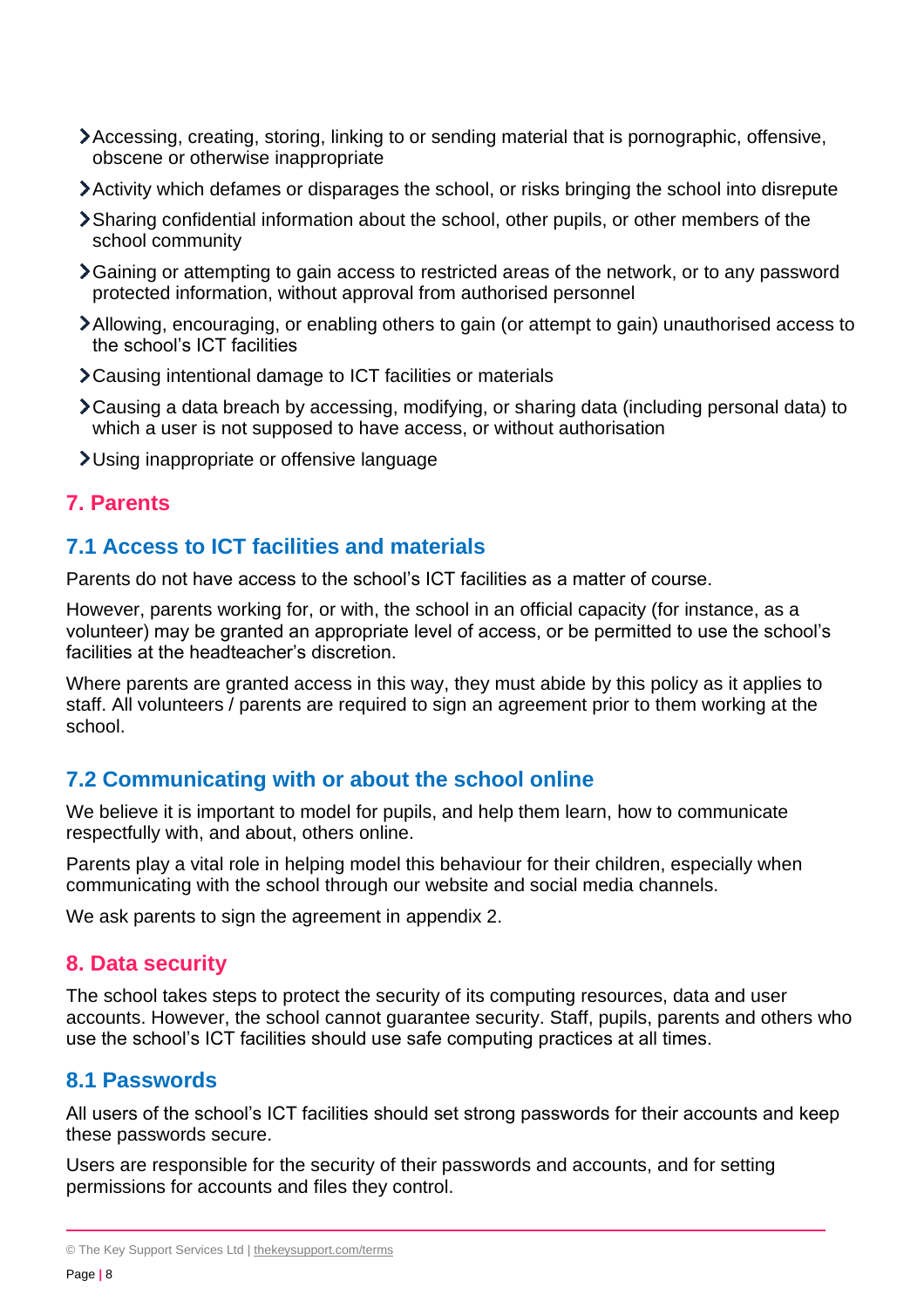Members of staff or pupils who disclose account or password information may face disciplinary action. Parents or volunteers who disclose account or password information may have their access rights revoked.

The school allocates passwords to all pupils to access on-line learning, and join Teams meetings. Members of staff are given passwords which they can change to their own if they wish. The ICT manager requests that all staff passwords are changed termly.

#### **8.2 Software updates, firewalls, and anti-virus software**

All of the school's ICT devices that support software updates, security updates, and anti-virus products are configured to perform such updates regularly or automatically.

Users must not circumvent or make any attempt to circumvent the administrative, physical and technical safeguards we implement and maintain to protect personal data and the school's ICT **facilities** 

Any personal devices using the school's network must all be configured in this way.

#### **8.3 Data protection**

All personal data must be processed and stored in line with data protection regulations and the school's data protection policy.

The school's Data Protection Policy can be found on the 'P' drive, under School Policies

#### **8.4 Access to facilities and materials**

All users of the school's ICT facilities will have clearly defined access rights to school systems, files and devices.

These access rights are managed by the ICT manager and School Business Manager.

Users should not access, or attempt to access, systems, files or devices to which they have not been granted access. If access is provided in error, or if something a user should not have access to is shared with them, they should alert the School Business Manager immediately.

Users should always log out of systems and lock their equipment when they are not in use to avoid any unauthorised access. Equipment and systems should always be logged out of and closed down completely at the end of each working day.

#### **8.5 Encryption**

The school ensures that its devices and systems have an appropriate level of encryption.

School staff may only use personal devices (including computers and USB drives) to access school data, work remotely, or take personal data (such as pupil information) out of school if they have been specifically authorised to do so by the headteacher.

Use of such personal devices will only be authorised if the devices have appropriate levels of security and encryption, as defined by the ICT manager.

#### **9. Internet access**

The school wireless internet connection is secured, with Wifi connection points around the school. A filtering system is used but these are not fool-proof. If you wish to report any inappropriate sites that the filter has not identified, please contact the ICT manager.

<sup>©</sup> The Key Support Services Ltd | [thekeysupport.com/terms](https://thekeysupport.com/terms-of-use)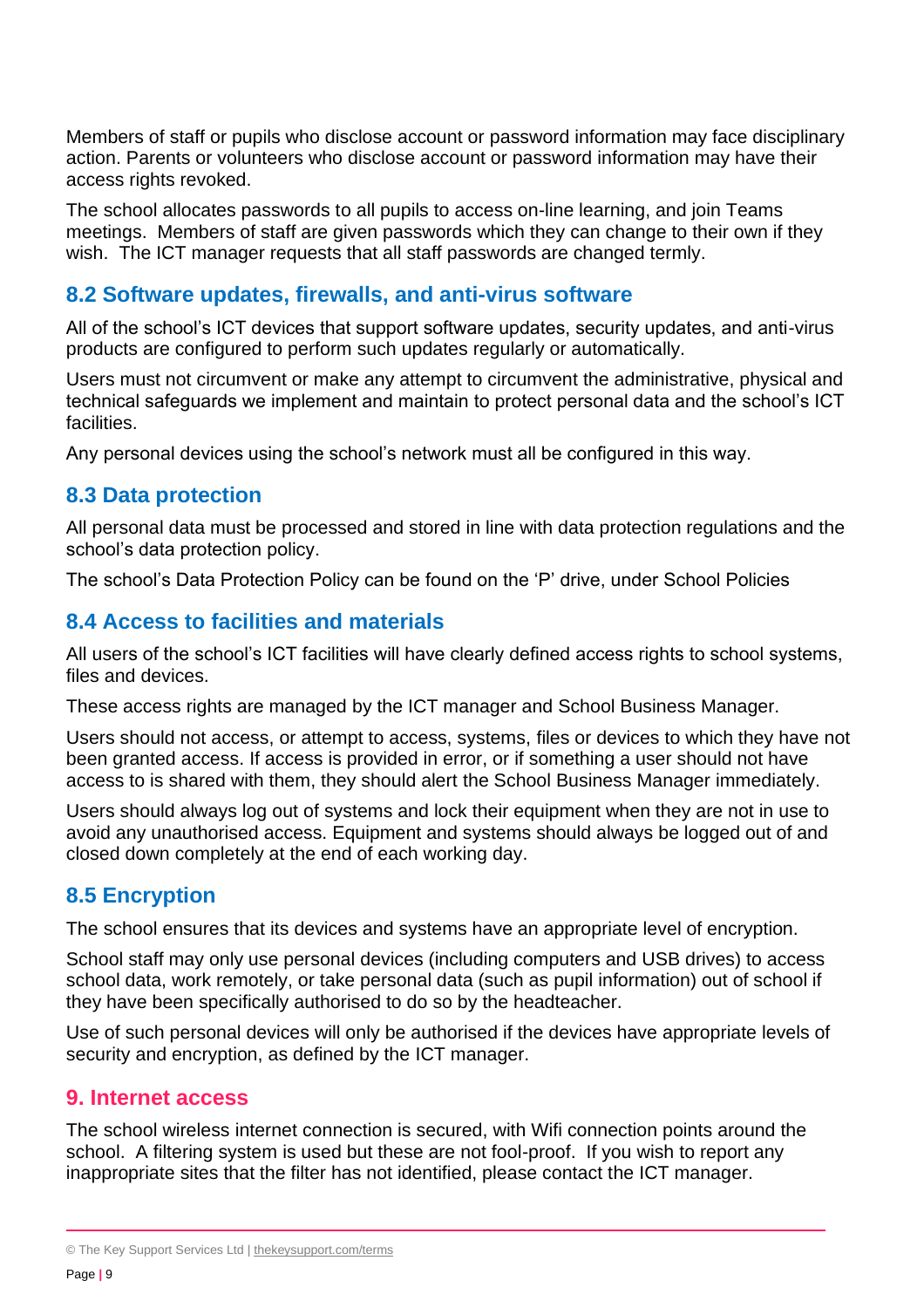## **9.1 Pupils**

All pupils have access to the wifi when using school ICT equipment. They are made aware of how they should handle the equipment and that there is a filtering system in place. If any pupil wishes to access another folder, other information etc. they should speak to their Classteacher.

#### **9.2 Parents and visitors**

Parents and visitors to the school will not be permitted to use the school's wifi unless specific authorisation is granted by the headteacher.

The headteacher will only grant authorisation if:

- Parents are working with the school in an official capacity (e.g. volunteer / outside Agency)
- Visitors need to access the school's wifi in order to fulfil the purpose of their visit (e.g to access materials stored on personal devices as part of a presentation or lesson plan)

Staff must not give the wifi password to anyone who is not authorised to have it. Doing so could result in disciplinary action.

#### **10. Monitoring and review**

The headteacher and School Business Manager monitor the implementation of this policy, including ensuring that it is updated to reflect the needs and circumstances of the school.

The Governing Body ratify any changes or renewal of this policy.

<sup>©</sup> The Key Support Services Ltd | [thekeysupport.com/terms](https://thekeysupport.com/terms-of-use)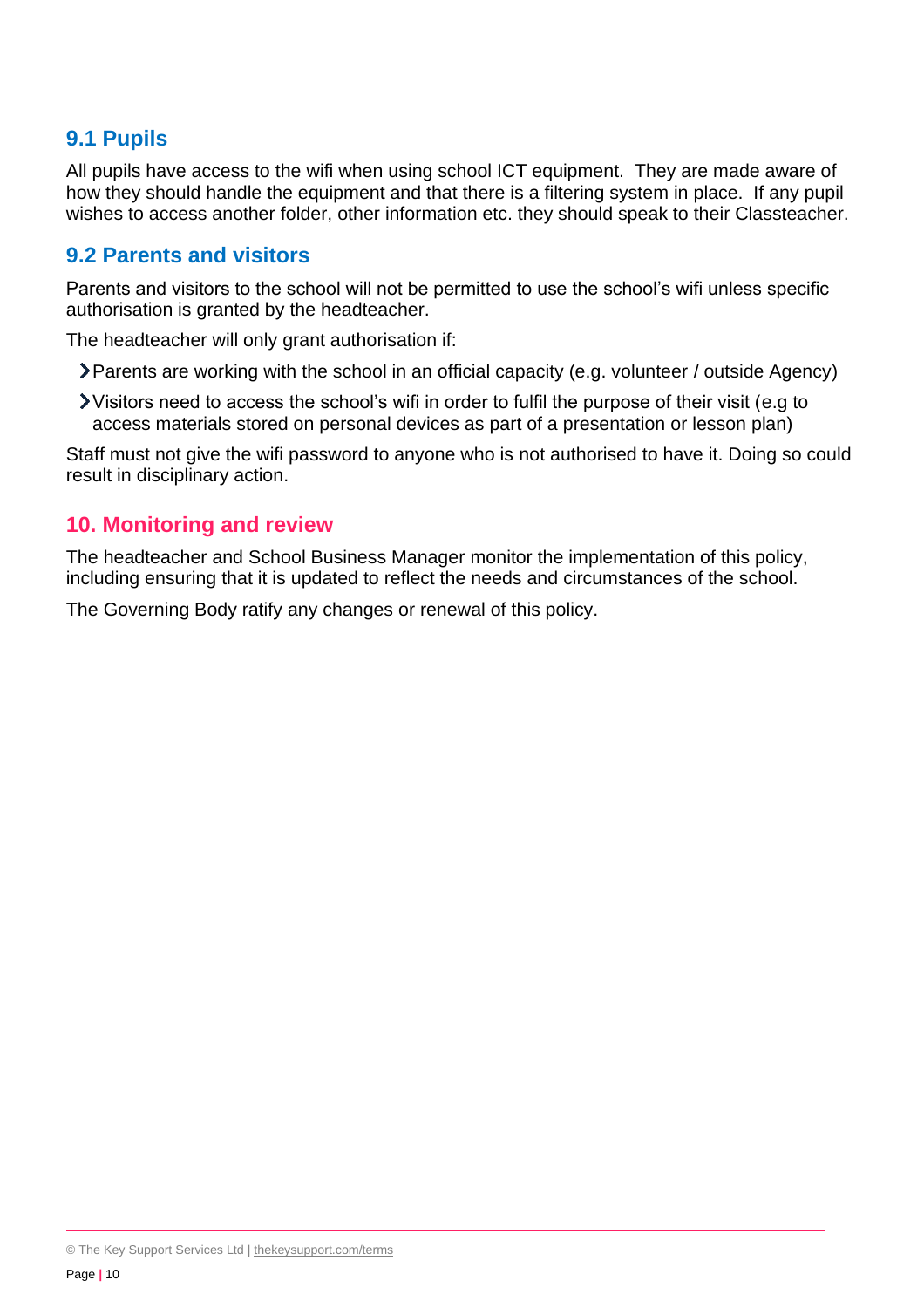# **Appendix 1: Facebook cheat sheet for staff**

# **Don't accept friend requests from pupils on social media**

# **10 rules for school staff on Facebook**

- 1. Change your display name use your first and middle name, use a maiden name, or put your surname backwards instead
- 2. Change your profile picture to something unidentifiable, or if not, ensure that the image is professional
- 3. Check your privacy settings regularly
- 4. Be careful about tagging other staff members in images or posts
- 5. Don't share anything publicly that you wouldn't be just as happy showing your pupils
- 6. Don't use social media sites during school hours
- 7. Don't make comments about your job, your colleagues, our school or your pupils online once it's out there, it's out there
- 8. Don't associate yourself with the school on your profile (e.g. by setting it as your workplace, or by 'checking in' at a school event)
- 9. Don't link your work email address to your social media accounts. Anyone who has this address (or your personal email address/mobile number) is able to find you using this information
- 10.Consider uninstalling the Facebook app from your phone. The app recognises wifi connections and makes friend suggestions based on who else uses the same wifi connection (such as parents or pupils)

# **Check your privacy settings**

- Change the visibility of your posts and photos to **'Friends only'**, rather than 'Friends of friends'. Otherwise, pupils and their families may still be able to read your posts, see things you've shared and look at your pictures if they're friends with anybody on your contacts list
- Don't forget to check your **old posts and photos** go to [bit.ly/2MdQXMN](https://www.facebook.com/help/iphone-app/236898969688346?helpref=uf_permalink) to find out how to limit the visibility of previous posts
- The public may still be able to see posts you've **'liked'**, even if your profile settings are private, because this depends on the privacy settings of the original poster
- **Google your name** to see what information about you is visible to the public
- Prevent search engines from indexing your profile so that people can't **search for you by name** – go to [bit.ly/2zMdVht t](https://www.facebook.com/help/124518907626945?helpref=faq_content)o find out how to do this
- Remember that **some information is always public**; your display name, profile picture, cover photo, user ID (in the URL for your profile), country, age range and gender

<sup>©</sup> The Key Support Services Ltd | [thekeysupport.com/terms](https://thekeysupport.com/terms-of-use)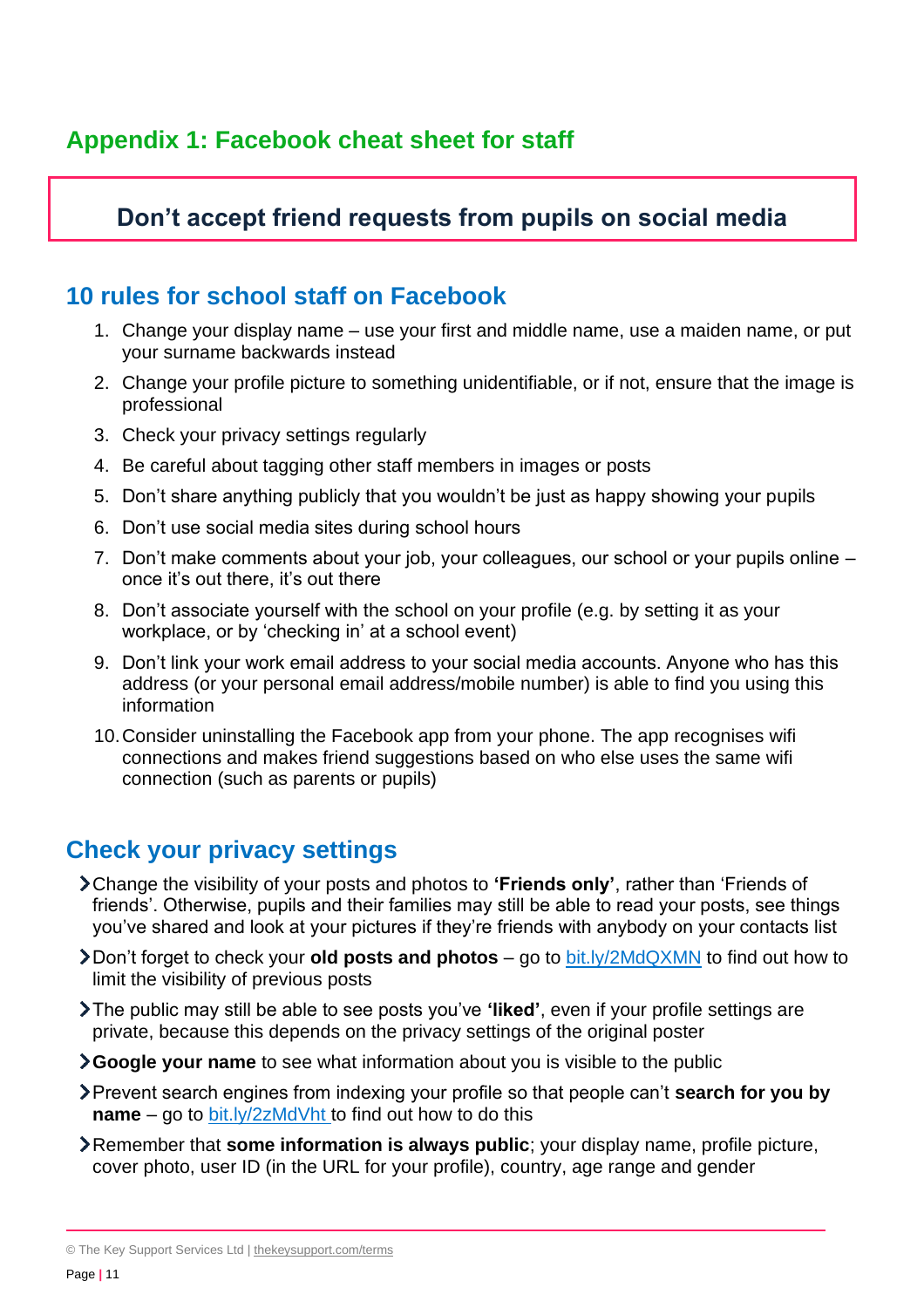# **What do to if…**

#### **A pupil adds you on social media**

- In the first instance, ignore and delete the request. Block the pupil from viewing your profile
- Check your privacy settings again, and consider changing your display name or profile picture
- $\blacktriangleright$  If the pupil asks you about the friend request in person, tell them that you're not allowed to accept friend requests from pupils and that if they persist, you'll have to notify senior leadership and/or their parents. If the pupil persists, take a screenshot of their request and any accompanying messages
- Notify the senior leadership team or the headteacher about what's happening

#### **A parent adds you on social media**

It is at your discretion whether to respond. Bear in mind that:

- Responding to one parent's friend request or message might set an unwelcome precedent for both you and other teachers at the school
- Pupils may then have indirect access through their parent's account to anything you post, share, comment on or are tagged in

If you wish to decline the offer or ignore the message, consider drafting a stock response to let the parent know that you're doing so

#### **You're being harassed on social media, or somebody is spreading something offensive about you**

- **Do not** retaliate or respond in any way
- Save evidence of any abuse by taking screenshots and recording the time and date it occurred
- Report the material to Facebook or the relevant social network and ask them to remove it
- $\lambda$  If the perpetrator is a current pupil or staff member, our mediation and disciplinary procedures are usually sufficient to deal with online incidents
- $\lambda$  If the perpetrator is a parent or other external adult, a senior member of staff should invite them to a meeting to address any reasonable concerns or complaints and/or request they remove the offending comments or material
- If the comments are racist, sexist, of a sexual nature or constitute a hate crime, you or a senior leader should consider contacting the police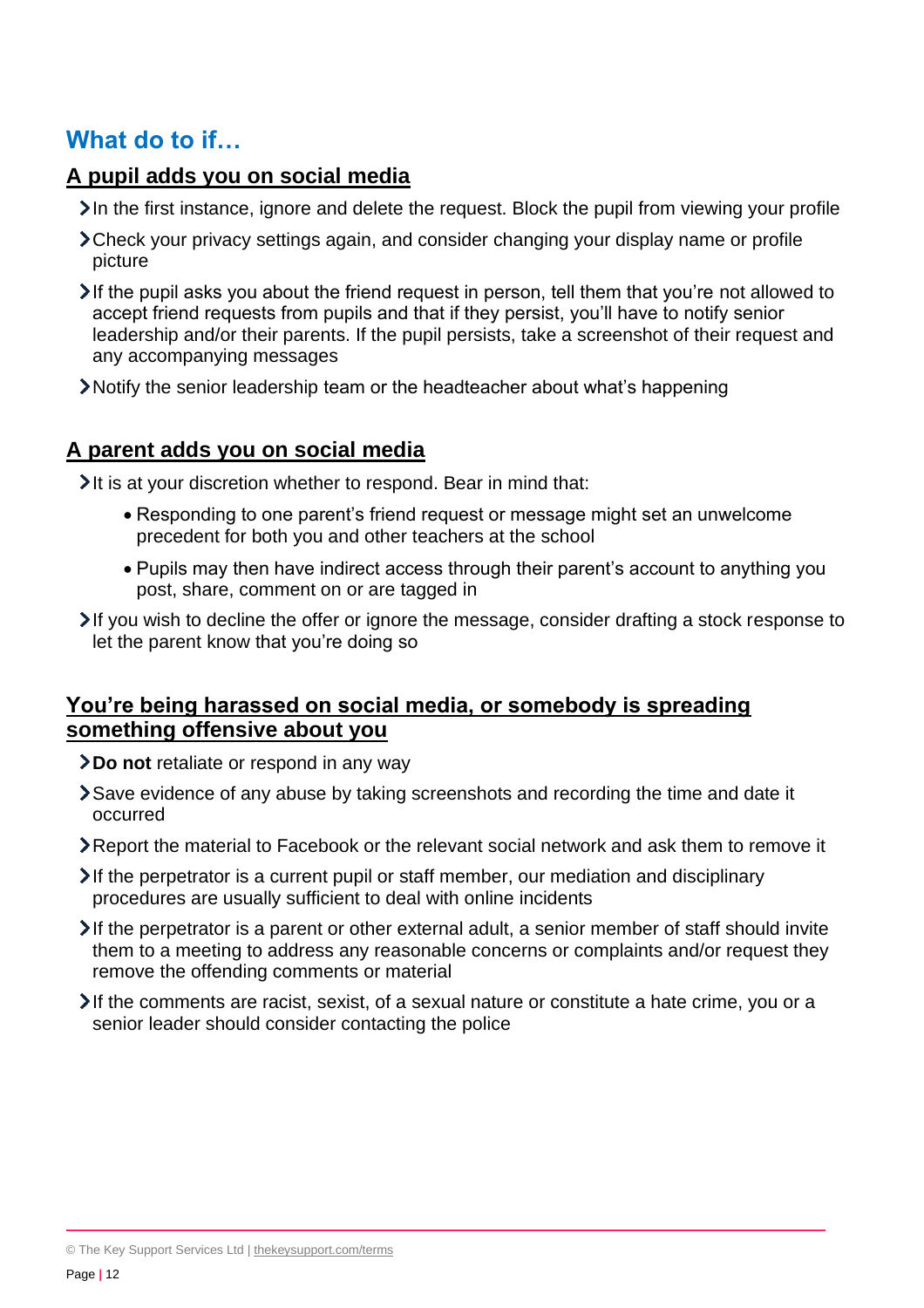# **Appendix 2:**

# **Acceptable use of the internet: agreement for parents and carers**

#### **Acceptable use of the internet: agreement for parents and carers**

#### **Name of parent/carer:**

#### **Name of child:**

Online channels are an important way for parents/carers to communicate with, or about, our school.

The school uses the following channels:

- Our official Facebook page
- Email/text groups for parents (for school announcements and information)
- Our virtual learning platform

Parents/carers also set up independent channels to help them stay on top of what's happening in their child's class. For example, class/year Facebook groups, email groups, or chats (through apps such as WhatsApp).

When communicating with the school via official communication channels, or using private/independent channels to talk about the school, I will:

- Be respectful towards members of staff, and the school, at all times
- Be respectful of other parents/carers and children
- Direct any complaints or concerns through the school's official channels, so they can be dealt with in line with the school's complaints procedure

I will not:

- Use private groups, the school's Facebook page, or personal social media to complain about or criticise members of staff. This is not constructive and the school can't improve or address issues if they aren't raised in an appropriate way
- Use private groups, the school's Facebook page, or personal social media to complain about, or try to resolve, a behaviour issue involving other pupils. I will contact the school and speak to the appropriate member of staff if I'm aware of a specific behaviour issue or incident
- Upload or share photos or videos on social media of any child other than my own, unless I have the permission of other children's parents/carers

| Signed: | Date: |
|---------|-------|
|         |       |

<sup>©</sup> The Key Support Services Ltd | [thekeysupport.com/terms](https://thekeysupport.com/terms-of-use)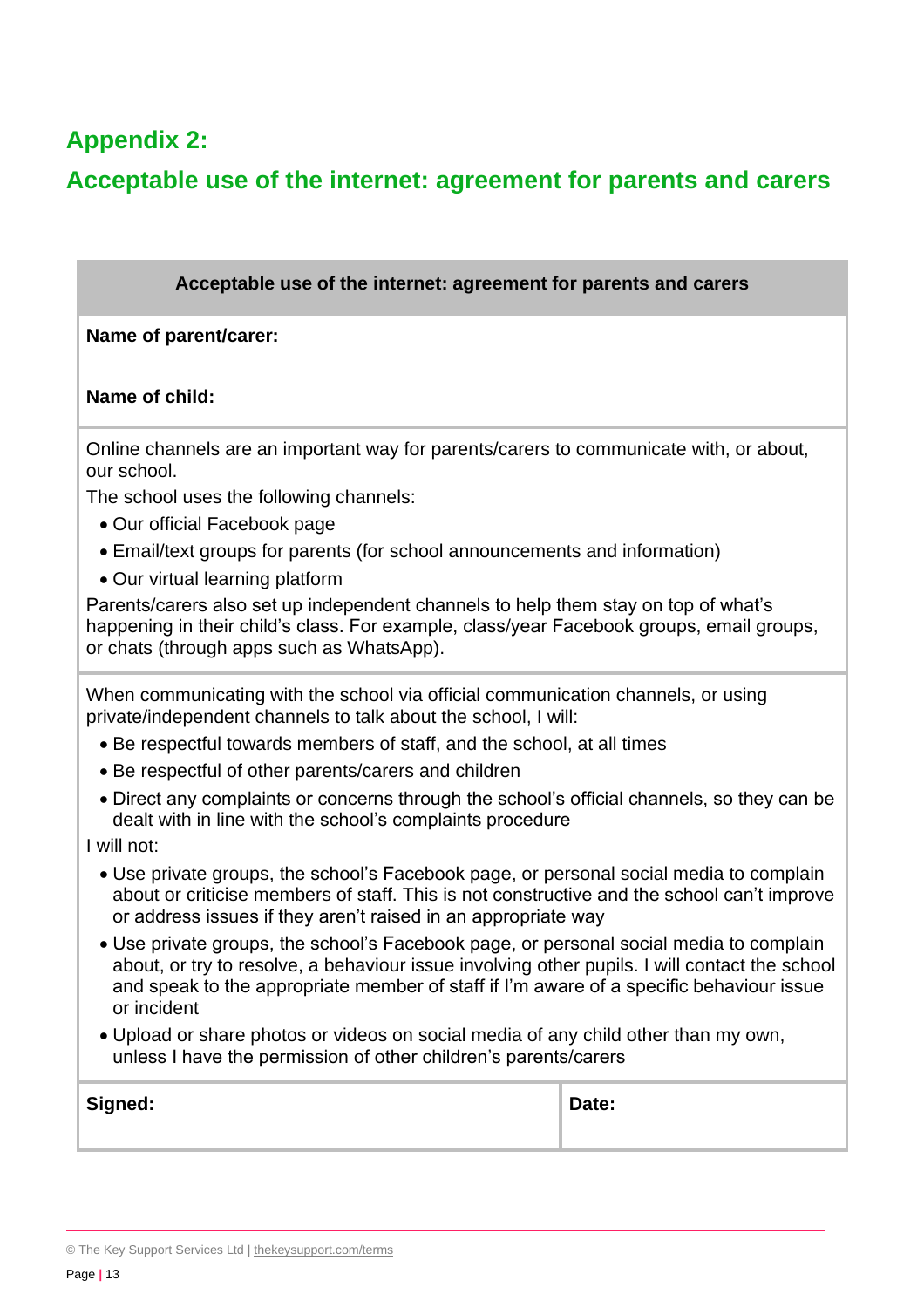# **Appendix 3: Acceptable use agreement for older pupils**

**Acceptable use of the school's ICT facilities and internet: agreement for pupils and parents/carers**

#### **Name of pupil:**

**When using the school's ICT facilities and accessing the internet in school, I will not:** 

- Use them for a non-educational purpose
- Use them without a teacher being present, or without a teacher's permission
- Use them to break school rules
- Access any inappropriate websites
- Access social networking sites (unless my teacher has expressly allowed this as part of a learning activity)
- Use chat rooms
- Open any attachments in emails, or follow any links in emails, without first checking with a teacher
- Use any inappropriate language when communicating online, including in emails
- Share my password with others or log in to the school's network using someone else's details
- Bully other people

I understand that the school will monitor the websites I visit and my use of the school's ICT facilities and systems.

I will immediately let a teacher or other member of staff know if I find any material which might upset, distress or harm me or others.

I will always use the school's ICT systems and internet responsibly.

I understand that the school can discipline me if I do certain unacceptable things online, even if I'm not in school when I do them.

| Signed (pupil):                                                                                                                                                                                                                                                                                                                                                               | Date: |
|-------------------------------------------------------------------------------------------------------------------------------------------------------------------------------------------------------------------------------------------------------------------------------------------------------------------------------------------------------------------------------|-------|
| <b>Parent/carer agreement:</b> I agree that my child can use the school's ICT systems and<br>internet when appropriately supervised by a member of school staff. I agree to the<br>conditions set out above for pupils using the school's ICT systems and internet, and for<br>using personal electronic devices in school, and will make sure my child understands<br>these. |       |
| Signed (parent/carer):                                                                                                                                                                                                                                                                                                                                                        | Date: |

<sup>©</sup> The Key Support Services Ltd | [thekeysupport.com/terms](https://thekeysupport.com/terms-of-use)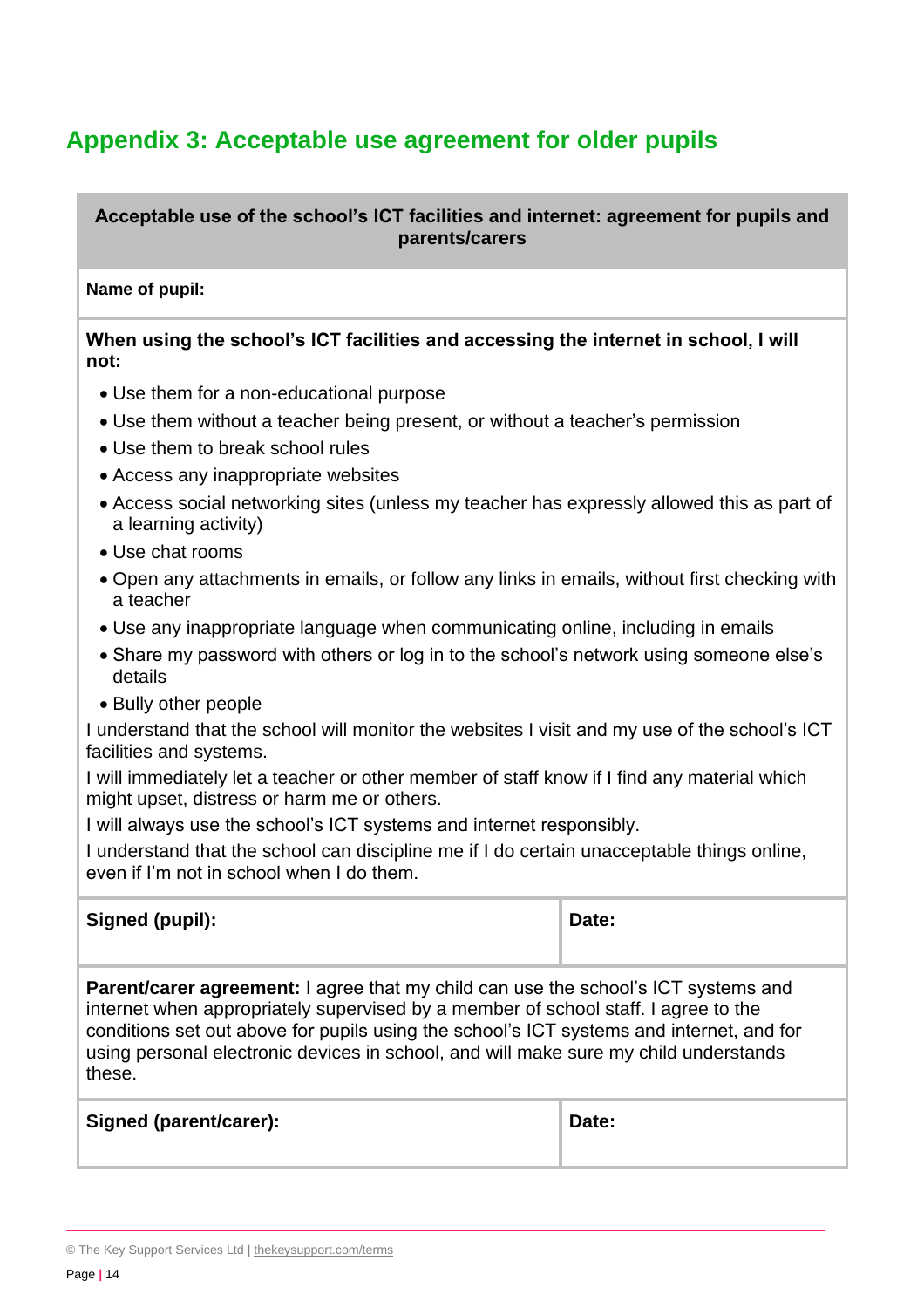# **Appendix 4: Acceptable use agreement for younger pupils**

**Acceptable use of the school's ICT facilities and internet: agreement for pupils and parents/carers**

#### **Name of pupil:**

**When I use the school's ICT facilities (like computers and equipment) and get on the internet in school, I will not:** 

- Use them without asking a teacher first, or without a teacher in the room with me
- Use them to break school rules
- Go on any inappropriate websites
- Go on Facebook or other social networking sites (unless my teacher said I could as part of a lesson)
- Use chat rooms
- Open any attachments in emails, or click any links in emails, without checking with a teacher first
- Use mean or rude language when talking to other people online or in emails
- Share my password with others or log in using someone else's name or password
- Bully other people

I understand that the school will check the websites I visit and how I use the school's computers and equipment. This is so that they can help keep me safe and make sure I'm following the rules.

I will tell a teacher or a member of staff I know immediately if I find anything on a school computer or online that upsets me, or that I know is mean or wrong.

I will always be responsible when I use the school's ICT systems and internet.

I understand that the school can discipline me if I do certain unacceptable things online, even if I'm not in school when I do them.

| Signed (pupil):                                                                                                                                                                                                                                                                                                                                                               | Date: |
|-------------------------------------------------------------------------------------------------------------------------------------------------------------------------------------------------------------------------------------------------------------------------------------------------------------------------------------------------------------------------------|-------|
| <b>Parent/carer agreement:</b> I agree that my child can use the school's ICT systems and<br>internet when appropriately supervised by a member of school staff. I agree to the<br>conditions set out above for pupils using the school's ICT systems and internet, and for<br>using personal electronic devices in school, and will make sure my child understands<br>these. |       |

| <b>Signed (parent/carer):</b> | Date: |
|-------------------------------|-------|
|                               |       |

<sup>©</sup> The Key Support Services Ltd | [thekeysupport.com/terms](https://thekeysupport.com/terms-of-use)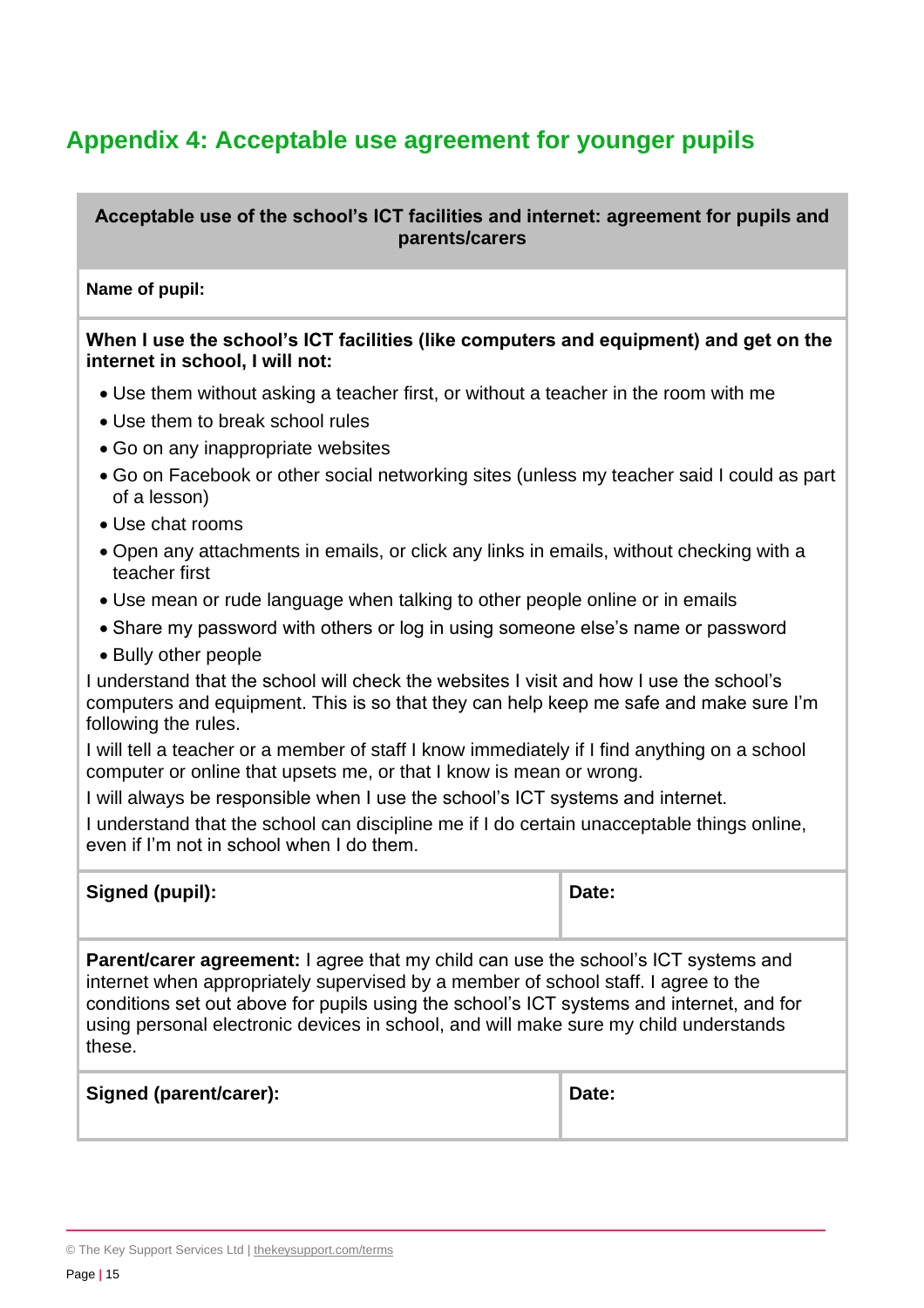# **Appendix 5: Acceptable use agreement for staff, governors, volunteers & visitors**

**Acceptable use of the school's ICT facilities and the internet: agreement for staff, governors, volunteers and visitors**

#### **Name of staff member/governor/volunteer/visitor:**

When using the school's ICT facilities and accessing the internet in school, or outside school on a work device, I will not:

- Access, or attempt to access inappropriate material, including but not limited to material of a violent, criminal or pornographic nature (or create, share, link to or send such material)
- Use them in any way which could harm the school's reputation
- Access social networking sites or chat rooms
- Use any improper language when communicating online, including in emails or other messaging services
- Install any unauthorised software, or connect unauthorised hardware or devices to the school's network
- Share my password with others or log in to the school's network using someone else's details
- Share confidential information about the school, its pupils or staff, or other members of the community
- Access, modify or share data I'm not authorised to access, modify or share
- Promote private businesses, unless that business is directly related to the school

I understand that the school will monitor the websites I visit and my use of the school's ICT facilities and systems.

I will take all reasonable steps to ensure that work devices are secure and passwordprotected when using them outside school, and keep all data securely stored in accordance with this policy and the school's data protection policy.

I will let the designated safeguarding lead (DSL) and ICT manager know if a pupil informs me they have found any material which might upset, distress or harm them or others, and will also do so if I encounter any such material.

I will always use the school's ICT systems and internet responsibly, and ensure that pupils in my care do so too.

| Signed (staff member/governor/volunteer/visitor): | Date: |
|---------------------------------------------------|-------|
|                                                   |       |
|                                                   |       |